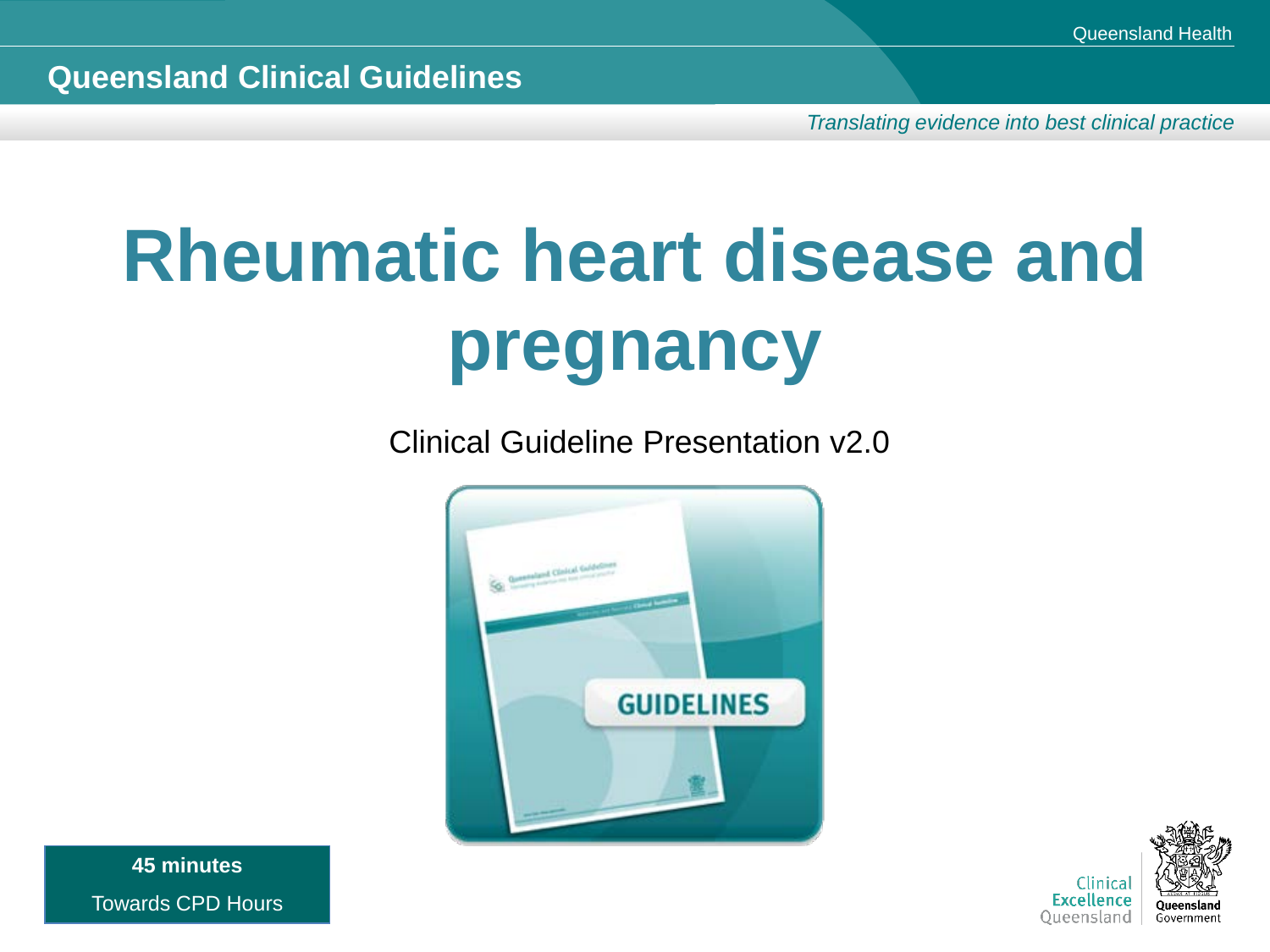#### **References:**

Queensland Clinical Guideline: Rheumatic heart disease and pregnancy is the primary reference for this package.

#### **Recommended citation:**

Queensland Clinical Guidelines. Rheumatic heart disease and pregnancy clinical guideline education presentation E22.68-1-V2-<br>R27. Queensland Health. 2022.

#### **Disclaimer:**

This presentation is an implementation tool and should be used in conjunction with the published guideline. This information does not supersede or replace the guideline. Consult the guideline for further information and references.

#### **Feedback and contact details:**

**M:** GPO Box 48 Brisbane QLD 4001 | **E:** [guidelines@health.qld.gov.au](mailto:guidelines@health.qld.gov.au) | **URL:** [www.health.qld.gov.au/qcg](http://www.health.qld.gov.au/qcg)

#### **Funding:**

Queensland Clinical Guidelines is supported by the Queensland Health, Healthcare Improvement Unit.

#### **Copyright:**

© State of Queensland (Queensland Health) 2022



This work is licensed under a Creative Commons Attribution-NonCommercial-NoDerivatives V4.0 International licence. In essence, you are free to copy and communicate the work in its current form for non-commercial purposes, as long as you attribute Queensland Clinical Guidelines, Queensland Health and abide by the licence terms. You may not alter or adapt the work in any way. To view a copy of this licence, visit <https://creativecommons.org/licenses/by-nc-nd/4.0/deed.en>

For further information, contact Queensland Clinical Guidelines, RBWH Post Office, Herston Qld 4029, email [Guidelines@health.qld.gov.au](mailto:Guidelines@health.qld.gov.au) For permissions beyond the scope of this licence, contact: Intellectual Property Officer, Queensland Health, GPO Box 48, Brisbane Qld 4001, email [ip\\_officer@health.qld.gov.au](mailto:ip_officer@health.qld.gov.au)

Images are property of State of Queensland (Queensland Health) unless otherwise cited.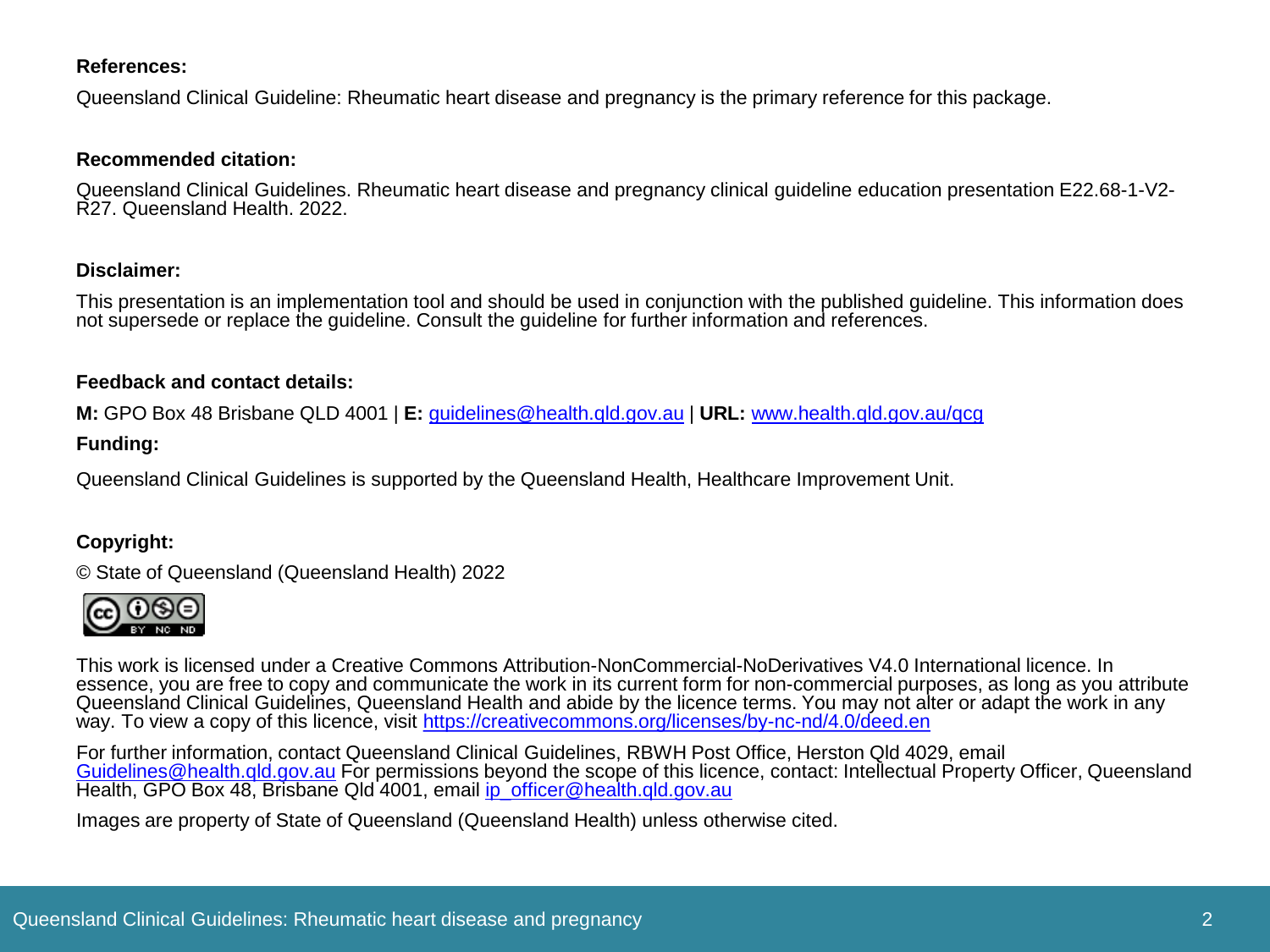## **Objectives**

- Understand what rheumatic heart disease (RHD) is
- Identify high risk populations and signs and symptoms of RHD
- Assess and stratify risks of RHD in pregnancy
- Identify appropriate actions according to risk level and clinical circumstances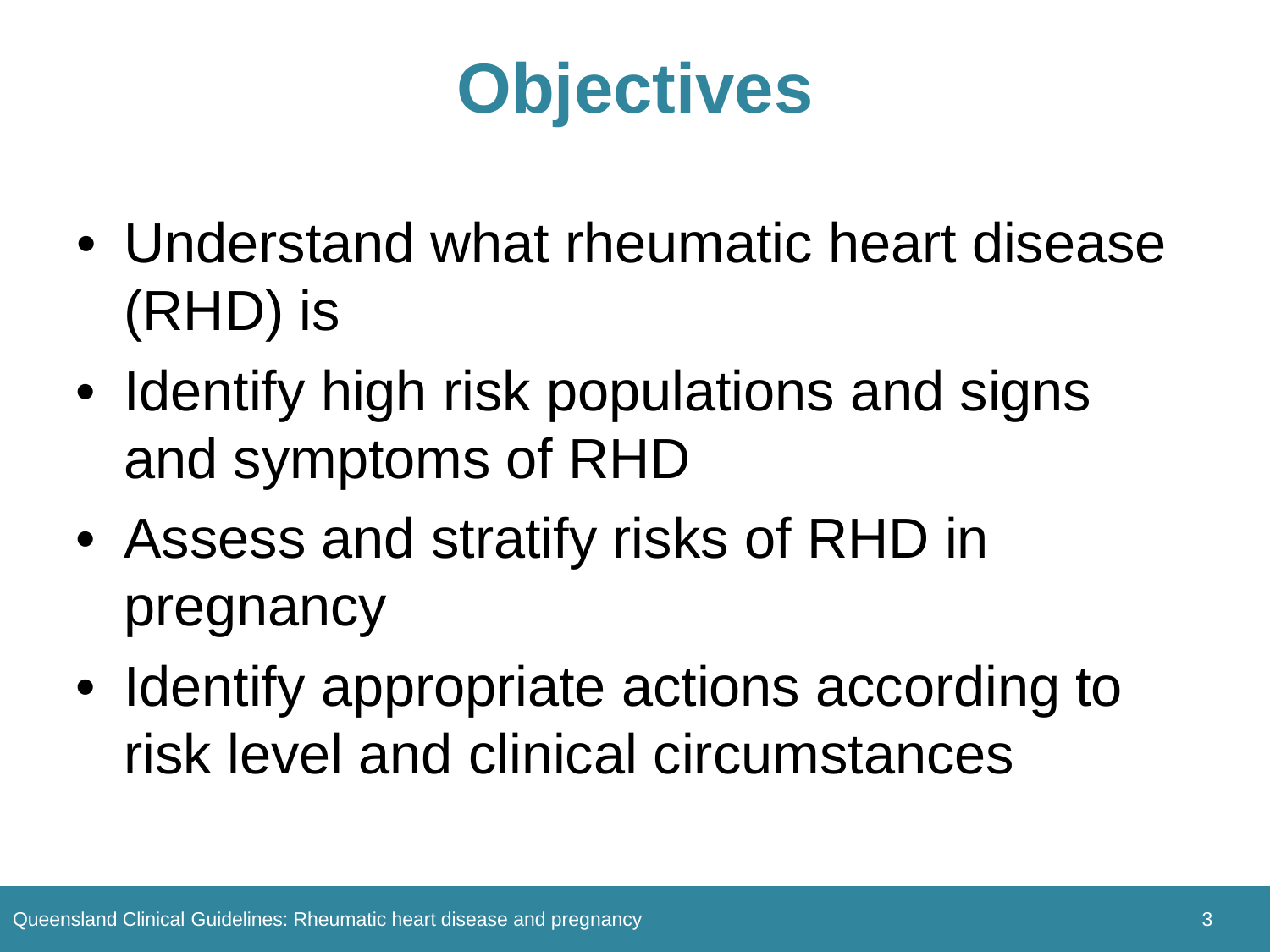## **Abbreviations**

| <b>Abbreviation</b> | <b>Full text</b>                     |
|---------------------|--------------------------------------|
| ARF                 | Acute rheumatic fever                |
| <b>CSCF</b>         | Clinical skills capability framework |
| <b>ECG</b>          | Electrocardiograph                   |
| <b>MHV</b>          | <b>Mechanical heart valve</b>        |
| <b>RHD</b>          | Rheumatic heart disease              |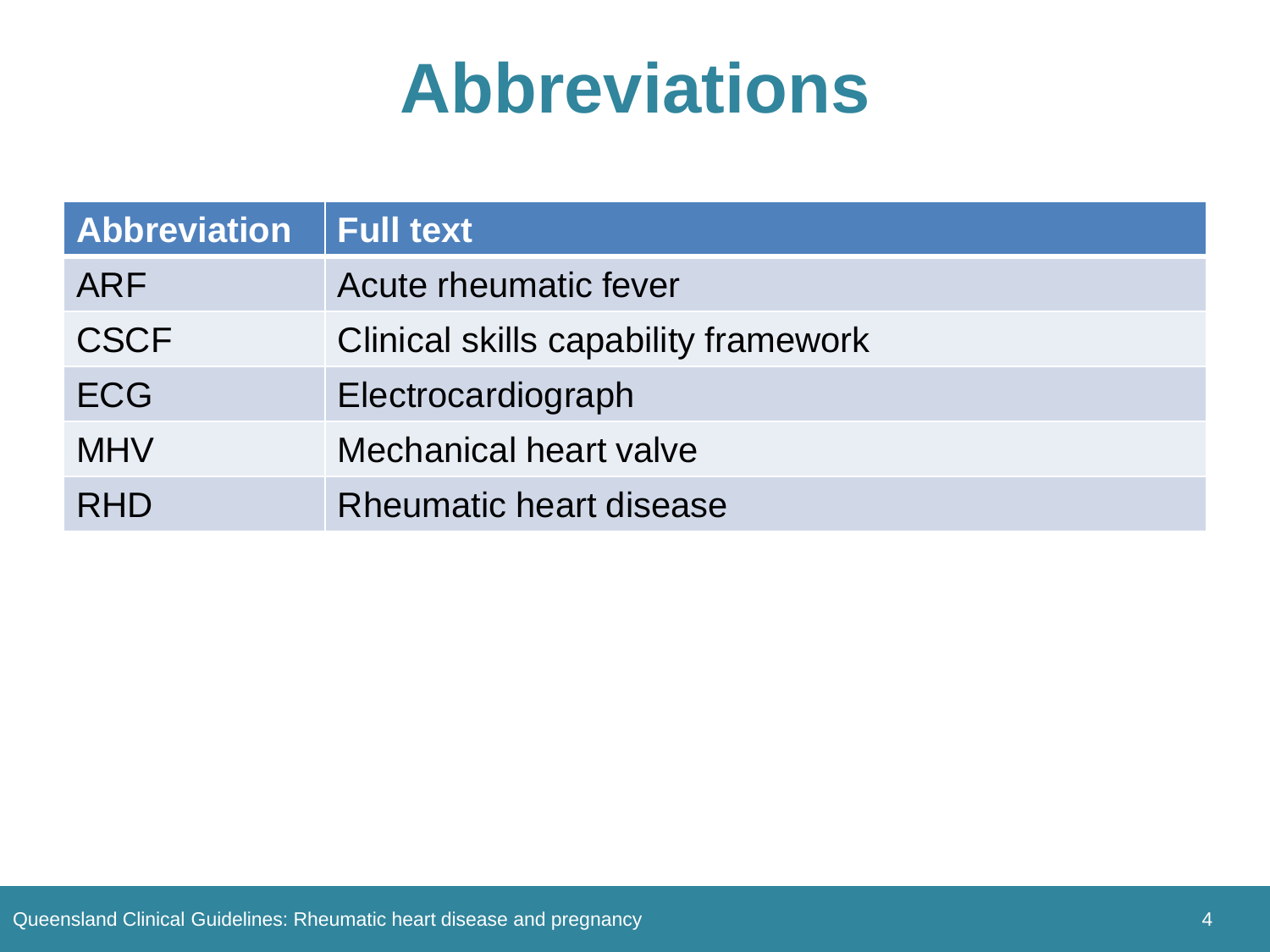## **What is Rheumatic heart disease?**

- Rheumatic heart disease (RHD) is caused by damage to the heart resulting from previous acute rheumatic fever (ARF)
- ARF is caused by *Group A streptococcal infection* (throat and/or skin infection)
- ARF is associated with poor living conditions, overcrowding and socioeconomic deprivation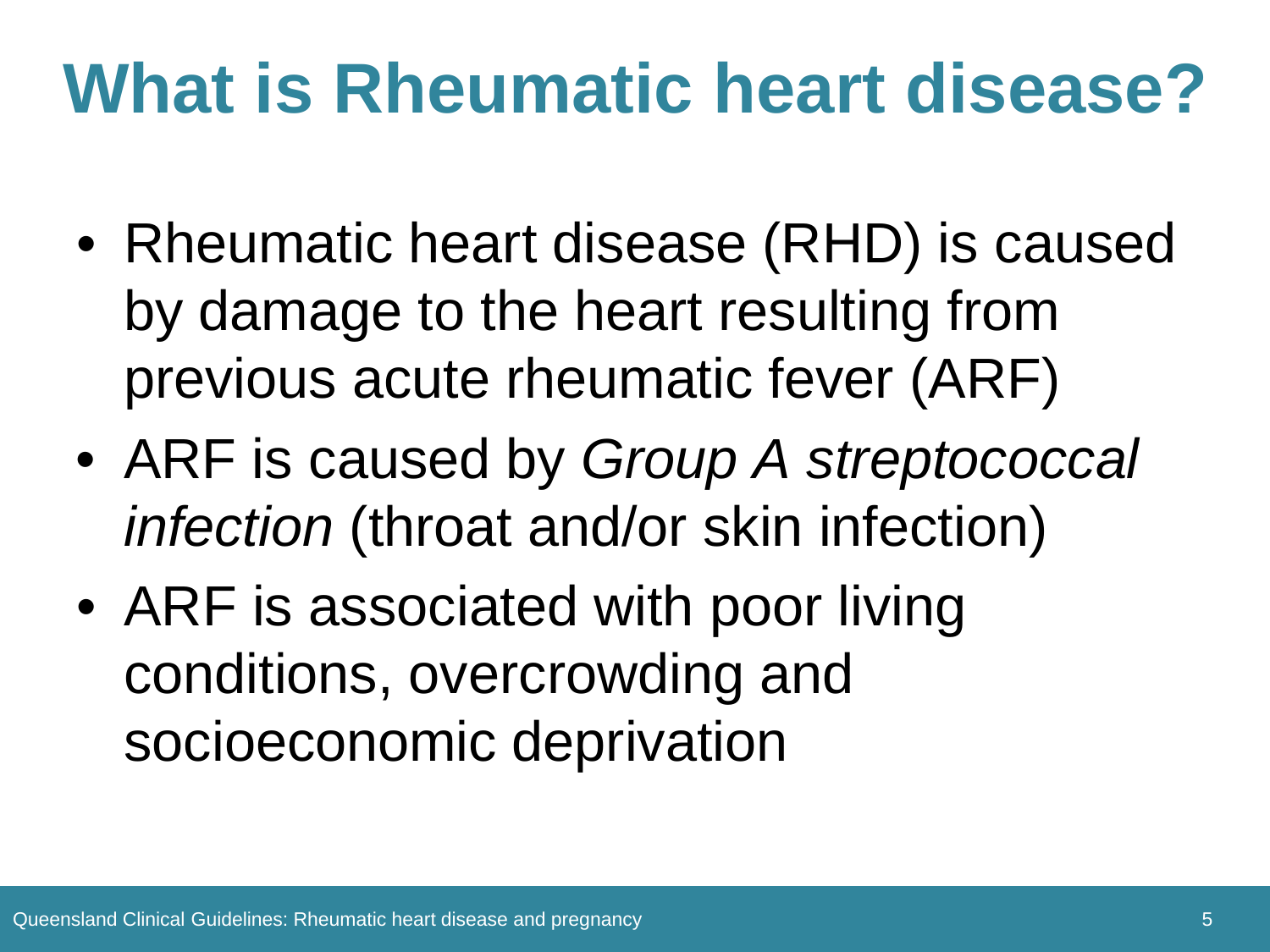# **High risk populations**

#### **Women who**

- Live in an ARF endemic setting
- Are Aboriginal and/or Torres Strait Islander, Maori or Pacific Islander peoples
- Are immigrants or children from immigrants from low/middle income countries and countries with high ARF and RHD prevalence
- Live in crowded households and/or low socioeconomic status
- Are refugees or have spent time in refugee camps
- Have a history of ARF and are less than 40 years old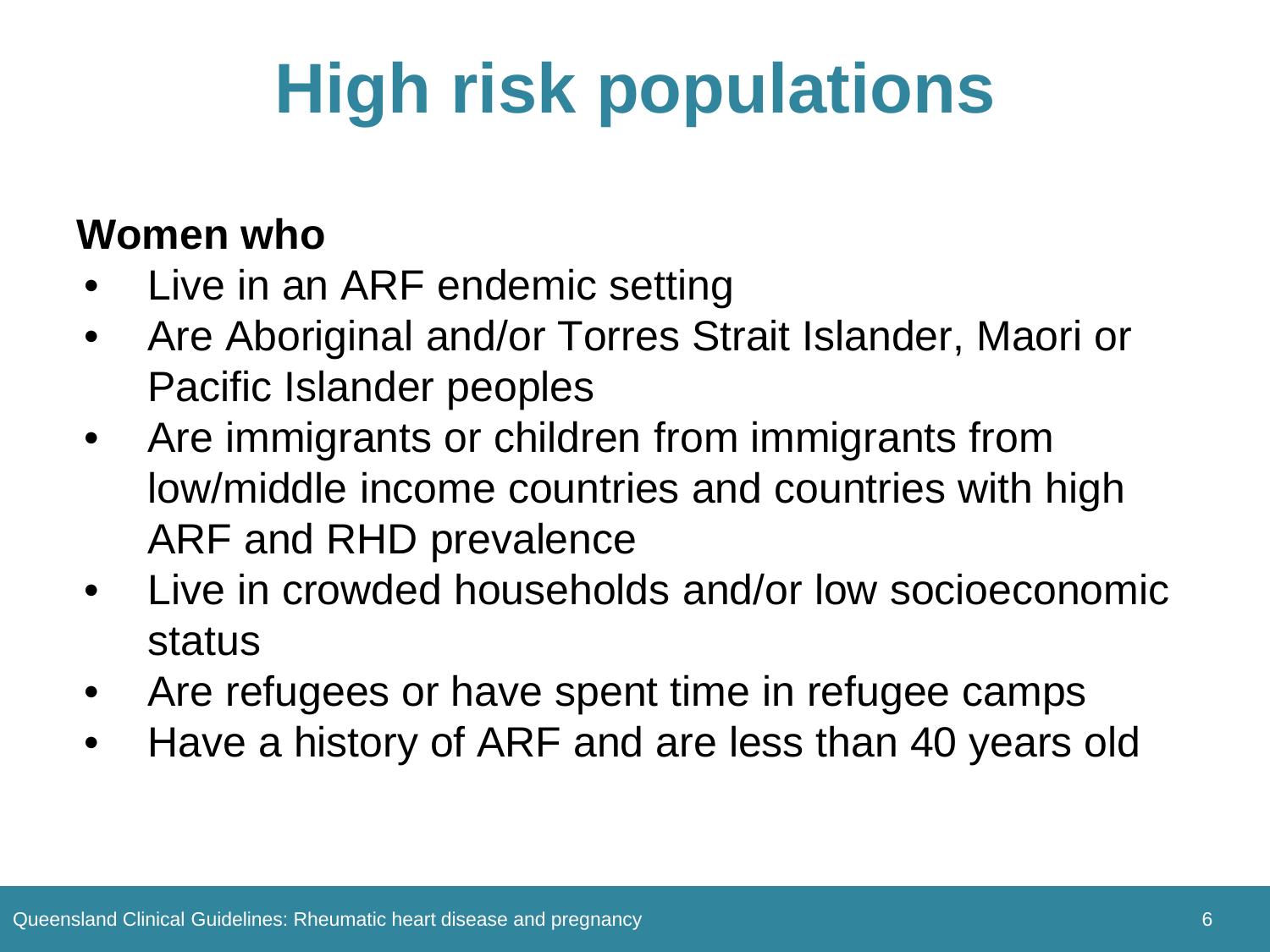## **Queensland RHD register**

- ARF and RHD are notifiable diseases in Queensland
- The Queensland RHD Register and Control Program is a statewide patient register and recall system for ARF and RHD
- **If known or new RHD, contact the Queensland RHD register (1300 135 854) and update with pregnancy status**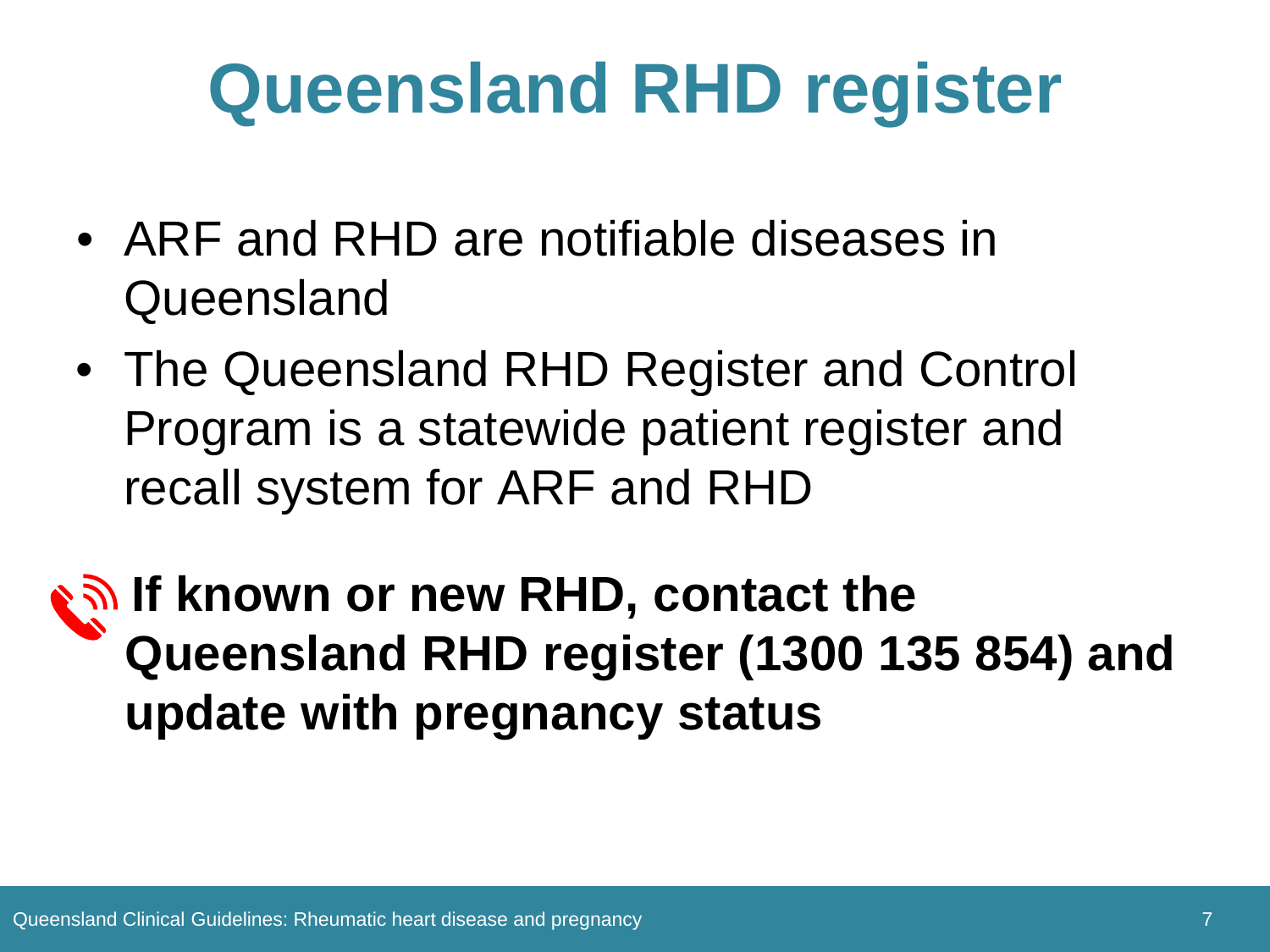### **Case study**

Brooke is 24 years old with known RHD following ARF as a child. She is thinking about having a baby.

### **What preconception care is indicated for Brooke?**

- Refer to cardiology and obstetric medicine for individualised counselling about
	- o Risks of RHD and pregnancy
	- o Management of medications and anticoagulation where indicated
	- o Contraceptive options available until full counselling completed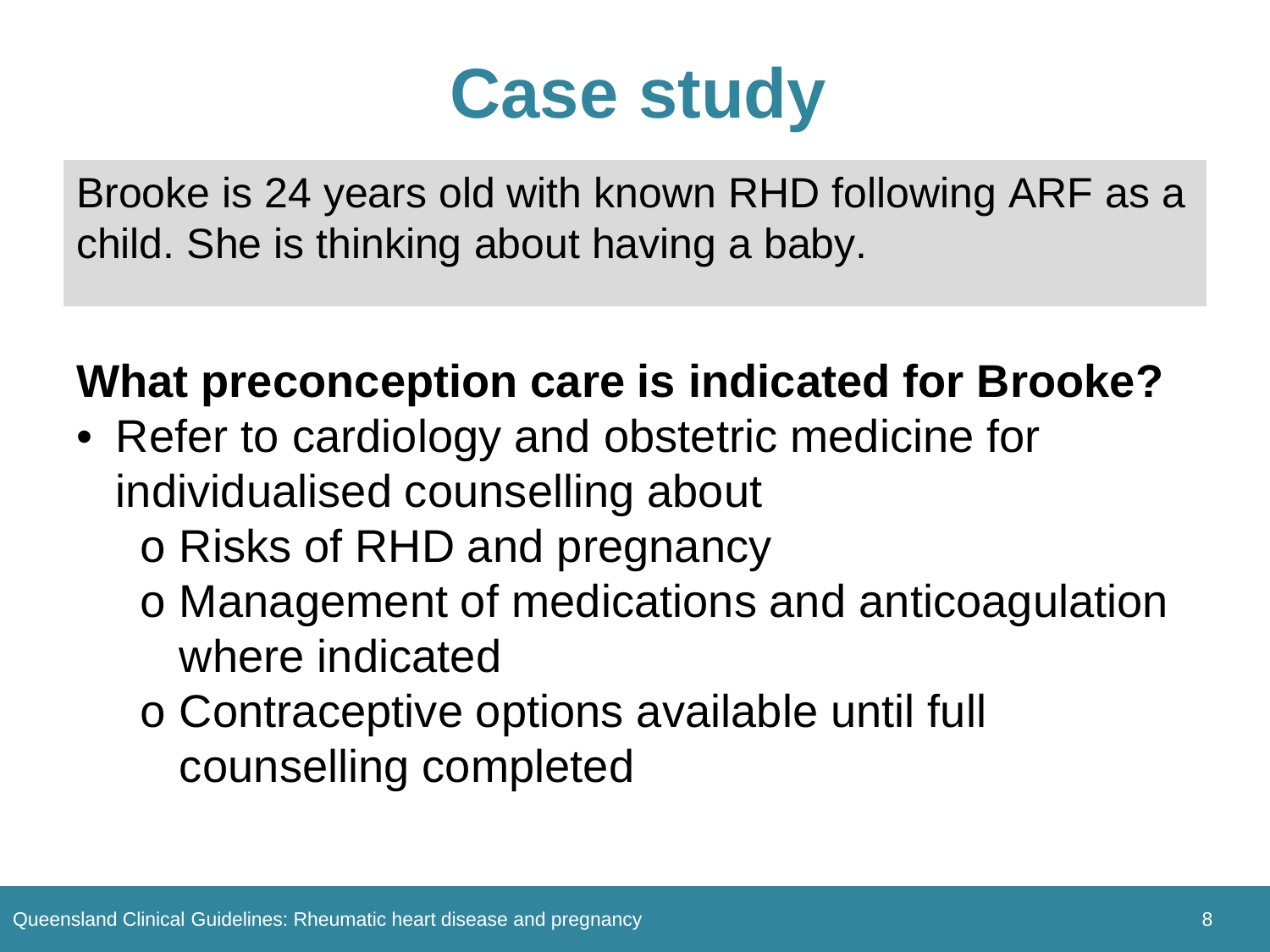# **Culturally safe care**

Brooke falls pregnant following her pre-conception counselling. She identifies as an Aboriginal woman and lives in a remote community in far north Queensland.

#### **What cultural considerations need to be considered for Brooke's care?**

- Promote local community based care that incorporates and respects cultural values
- Offer support from advanced health care workers and multicultural/RHD nurse navigators at entry point to service where available
- Coordinate appointments, and minimise travel burden and time away from community and family
- Access virtual and telehealth services where appropriate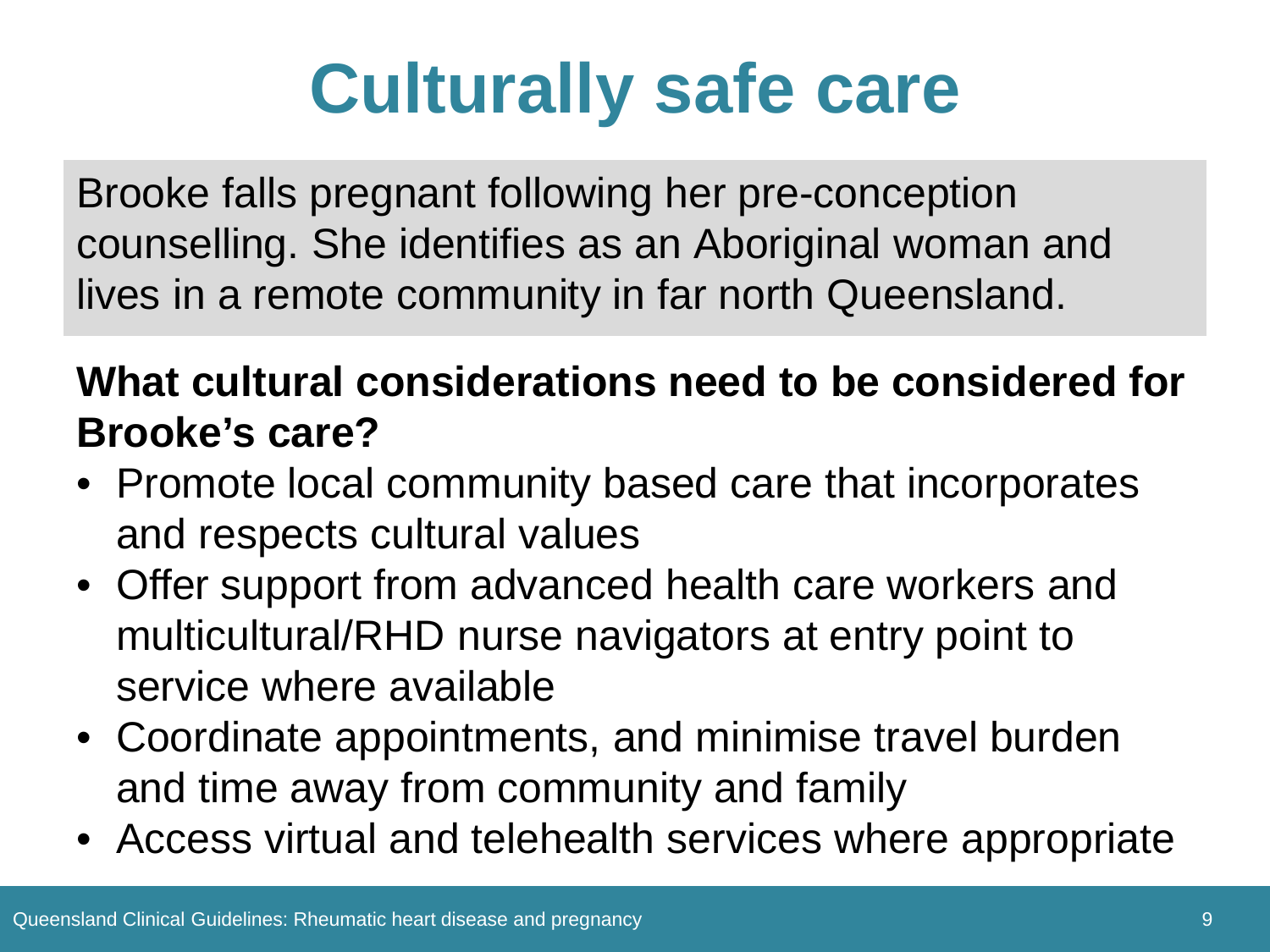## **Risk stratification**

Brooke attends her local hospital for a booking-in appointment and discusses her RHD.

### **How can you determine Brooke's level of risk?**

- Maternal risk is based on a combination of
	- History
	- Current symptoms
	- Echocardiography
	- Requires expert clinical judgement in a multidisciplinary context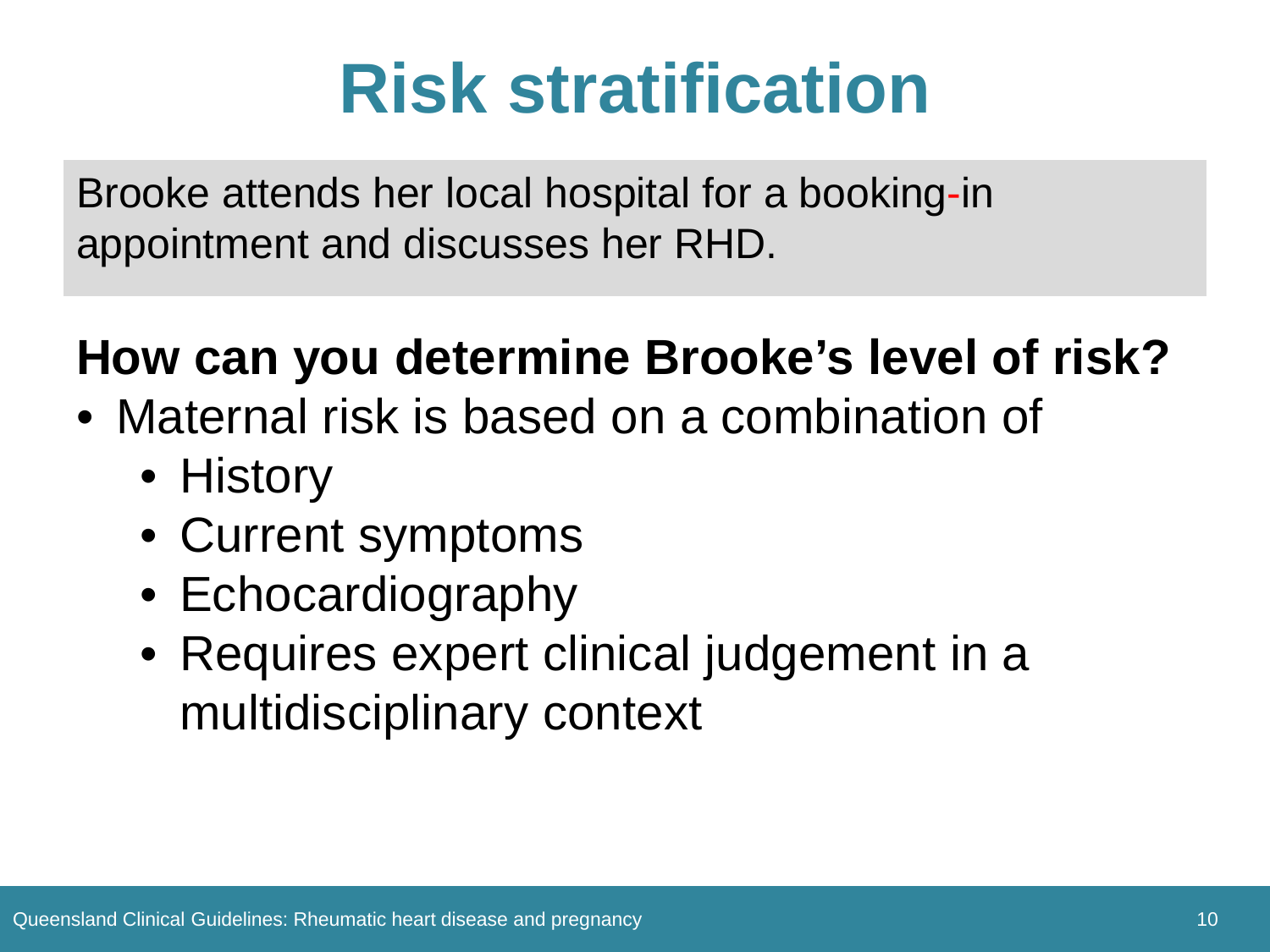# **Risk stratification**

### **What red flags may indicate a high level of risk?**

- Dyspnoea with minimal exertion or at rest (requires immediate evaluation)
- Previous cardiovascular events or symptoms
- Atrial arrythmias
- Left ventricular dysfunction
- Severe mitral regurgitation or aortic regurgitation
- Moderate or severe pulmonary hypertension
- Mechanical prosthetic heart valve
- Multiple or stenotic valvular lesions
- Late or no antenatal care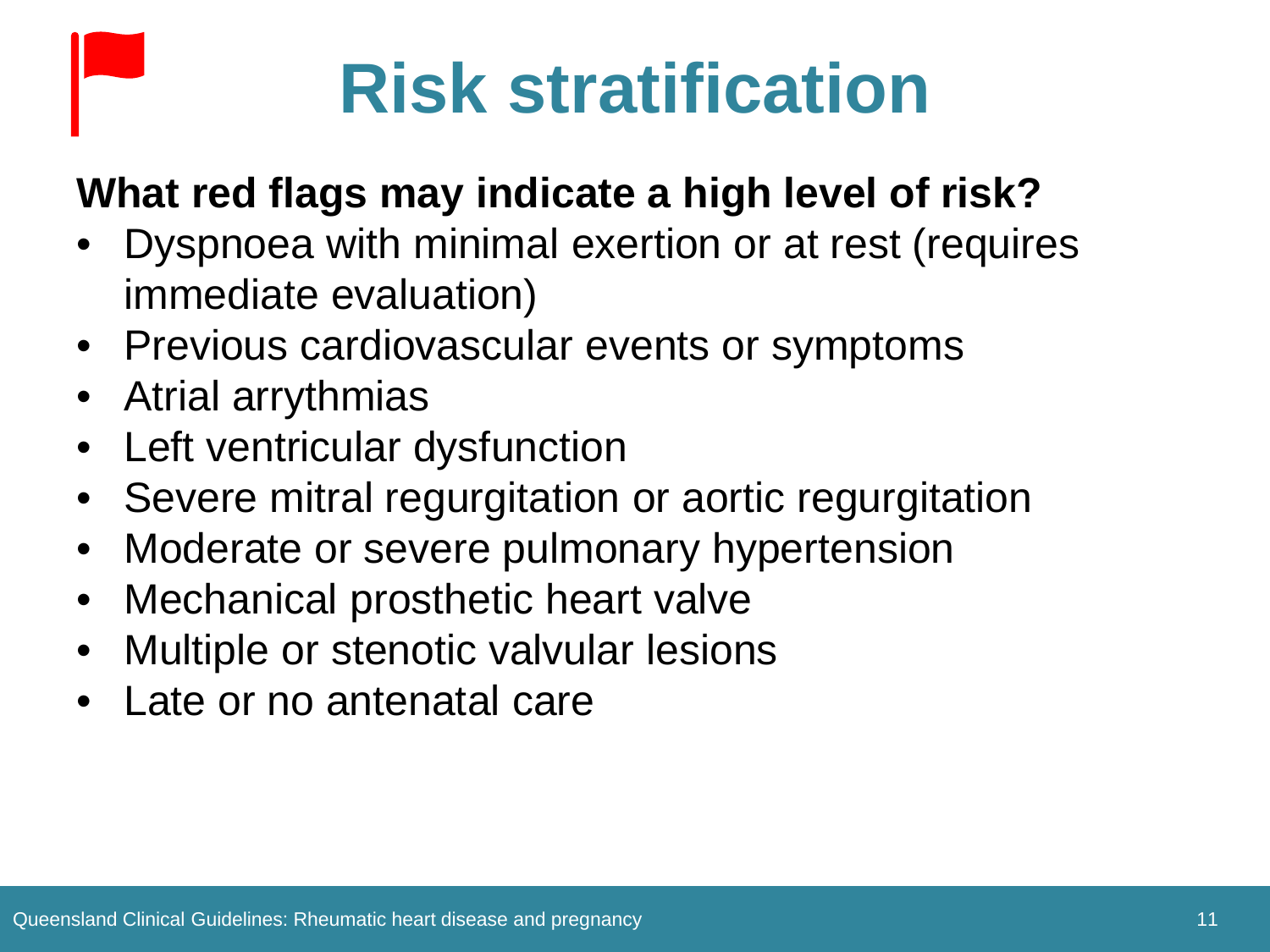## **Mechanical valve**

It is established the Brooke has a mechanical heart valve (MHV).

#### **What care considerations are important for women with a MHV?**

- Women with a MHV are at a higher bleeding and embolic risk, and of poor maternal and perinatal outcomes compared to women with a bioprosthetic valve
- Anticoagulation is required for all women with MHVs
- Management is complex; liaise with or refer to an expert practitioner for management options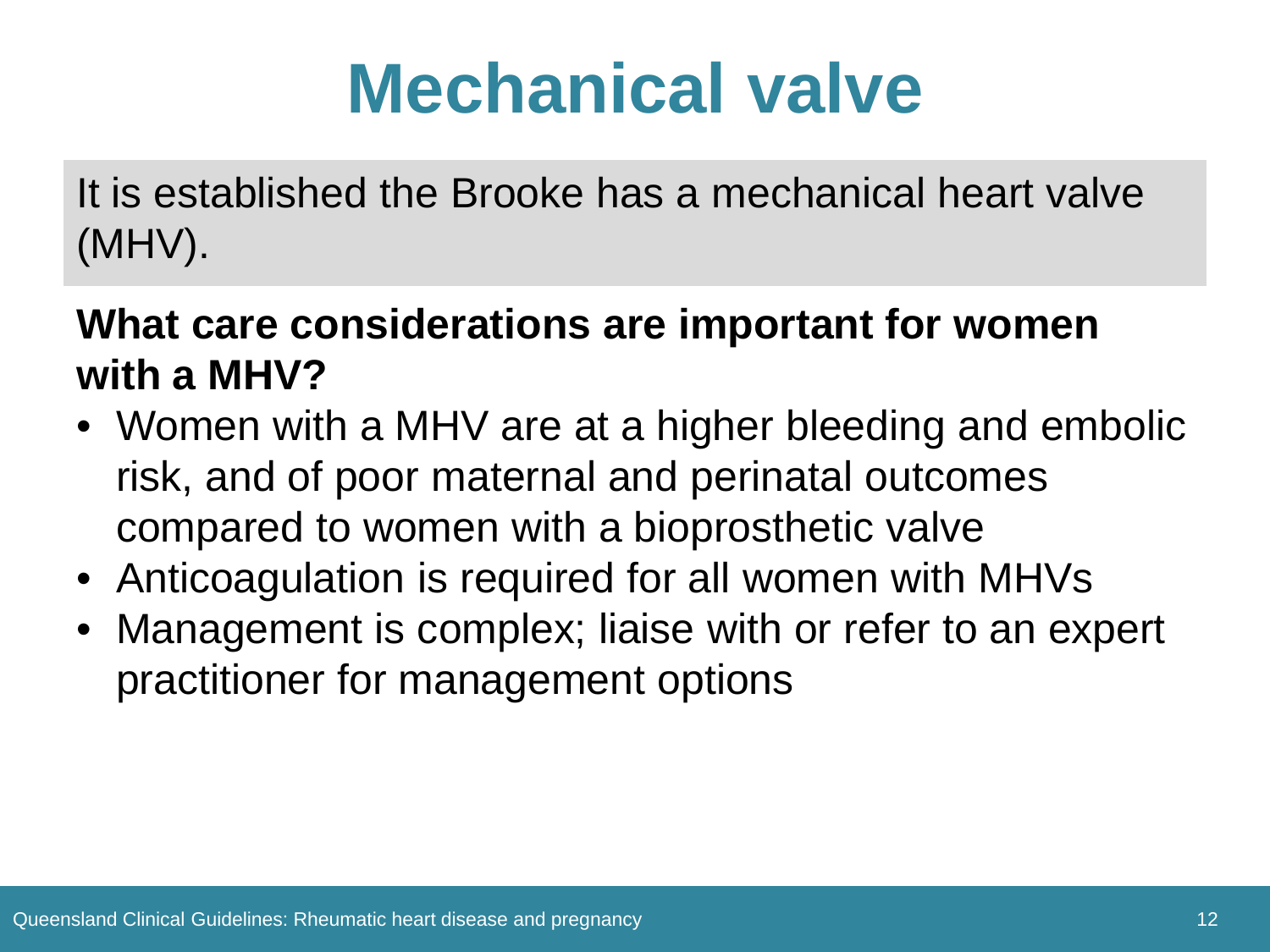## **Case study**

Olivia, a Ngadjan woman, presents to her local hospital for a regular antenatal appointment at 18 weeks in her first pregnancy. She is not known to have RHD. Olivia is complaining of some shortness of breath, and discloses that she has to sleep propped up with pillows. She is also complaining of fatigue, and swollen legs and feet.

### **What signs and symptoms may alert you to the possibility of RHD?**

- Breathlessness, cough or wheeze
- Orthopnoea (shortness of breath when lying flat)
- Significant reduction in exercise tolerance
- Syncope or presyncope
- **Tachycardia**
- Leg oedema
- Undiagnosed cardiac murmur

**RHD may present for the first time in pregnancy**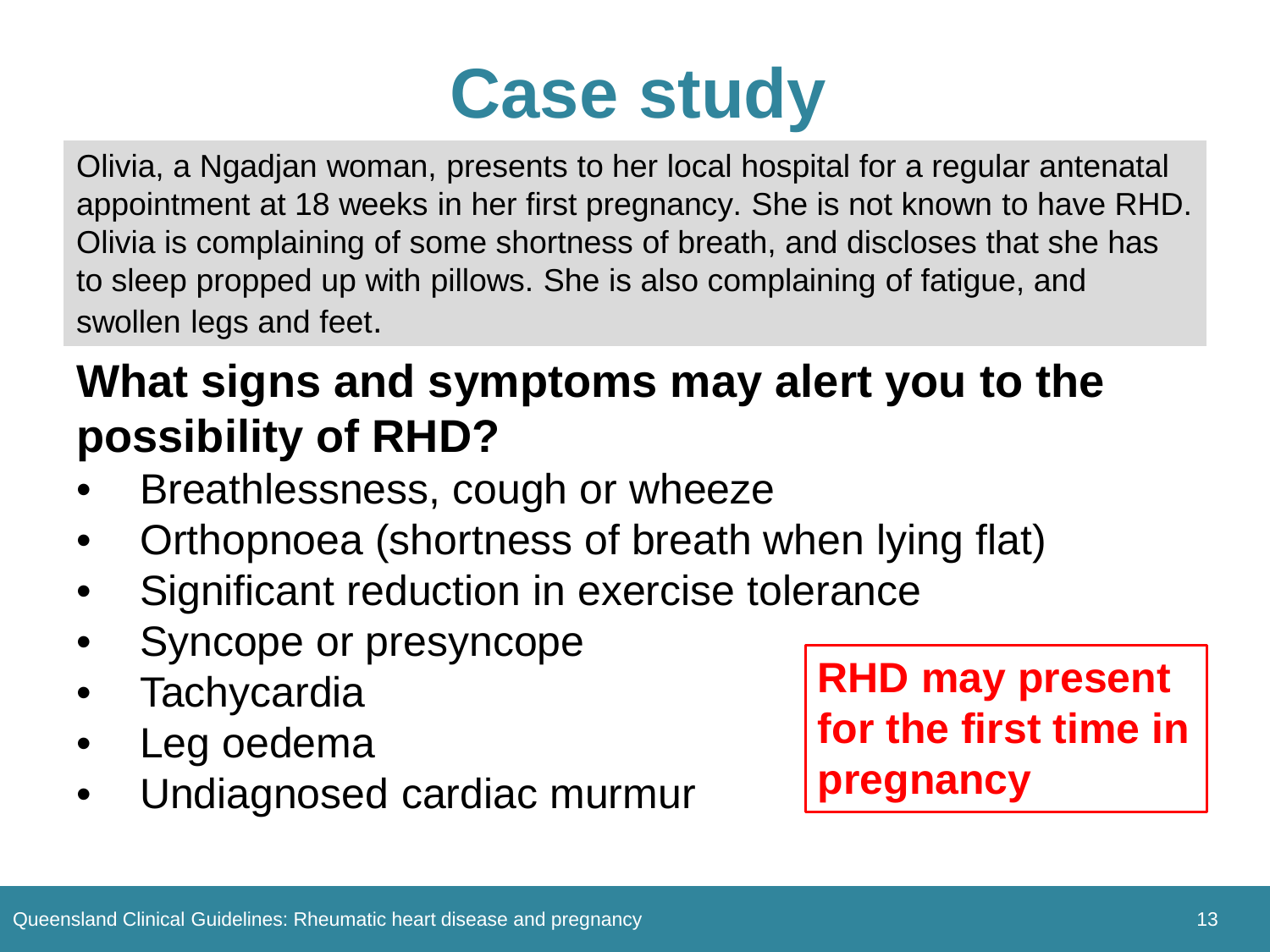### **Antenatal care**

An urgent cardiac review and echocardiogram is arranged for Olivia, and she is diagnosed with RHD.

### **Don't forget….**

- RHD is a notifiable disease in Queensland
- Notify the Queensland RHD Register and Control Program (1300 135 854)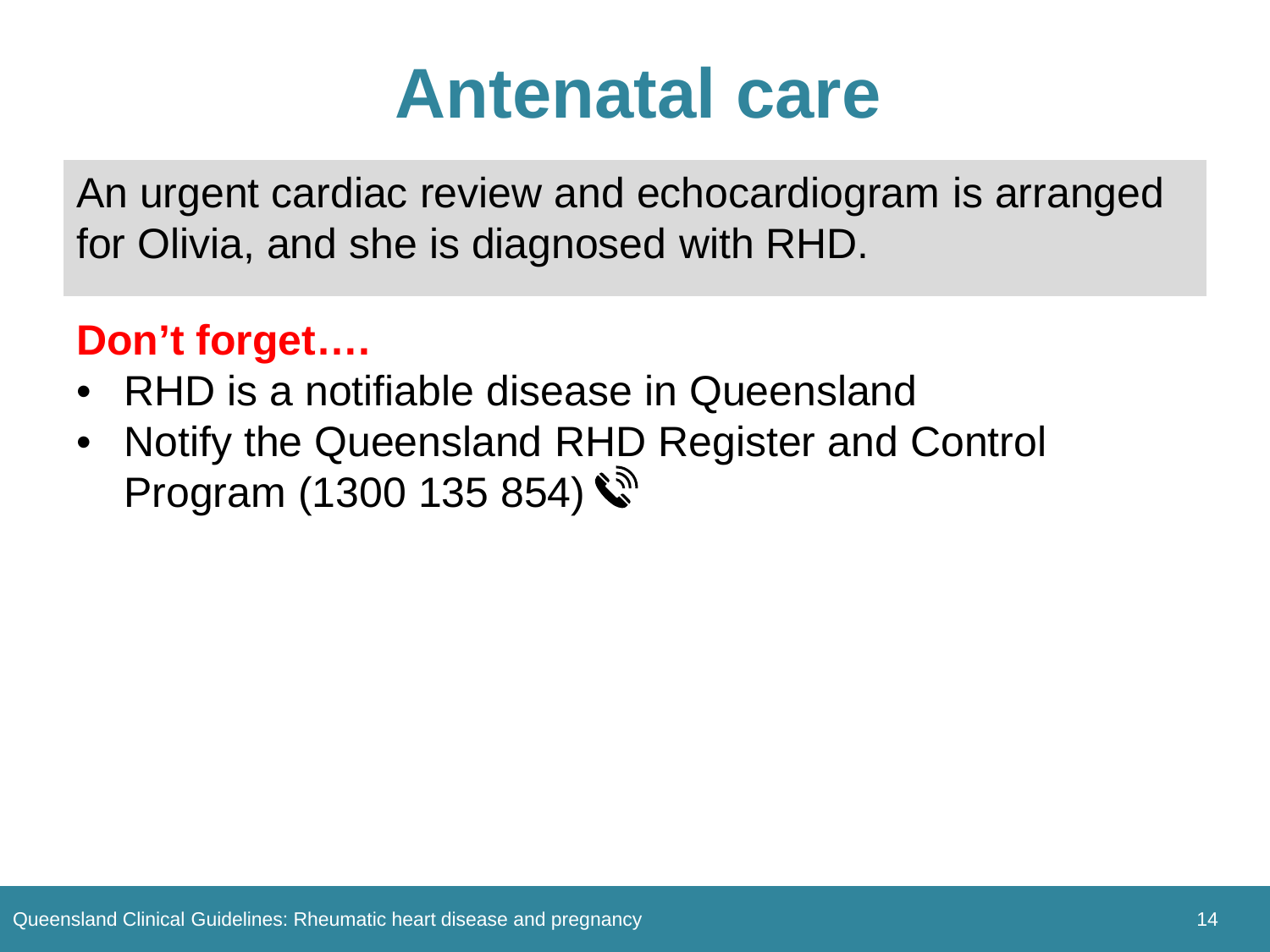### **Antenatal care**

Olivia's assessment finds that she has moderate mitral stenosis (mitral valve area 1.7 cm<sup>2</sup>), placing her in the high risk category.

#### **What care is recommended for Olivia during pregnancy?**

- Baseline echocardiogram and electrocardiograph (ECG)
- Cardiac review 2<sup>nd</sup> monthly or sooner if indicated
- All routine antenatal assessments
- Monitor closely for pre-eclampsia
- Early anaesthetic review
- Review/commence/modify medications as required
- Recommend early oral assessment to decrease risk of infective carditis
- If secondary prophylaxis (antibiotics to prevent recurrent ARF) is currently prescribed, continue during pregnancy
- Surveillance for infection or repeat ARF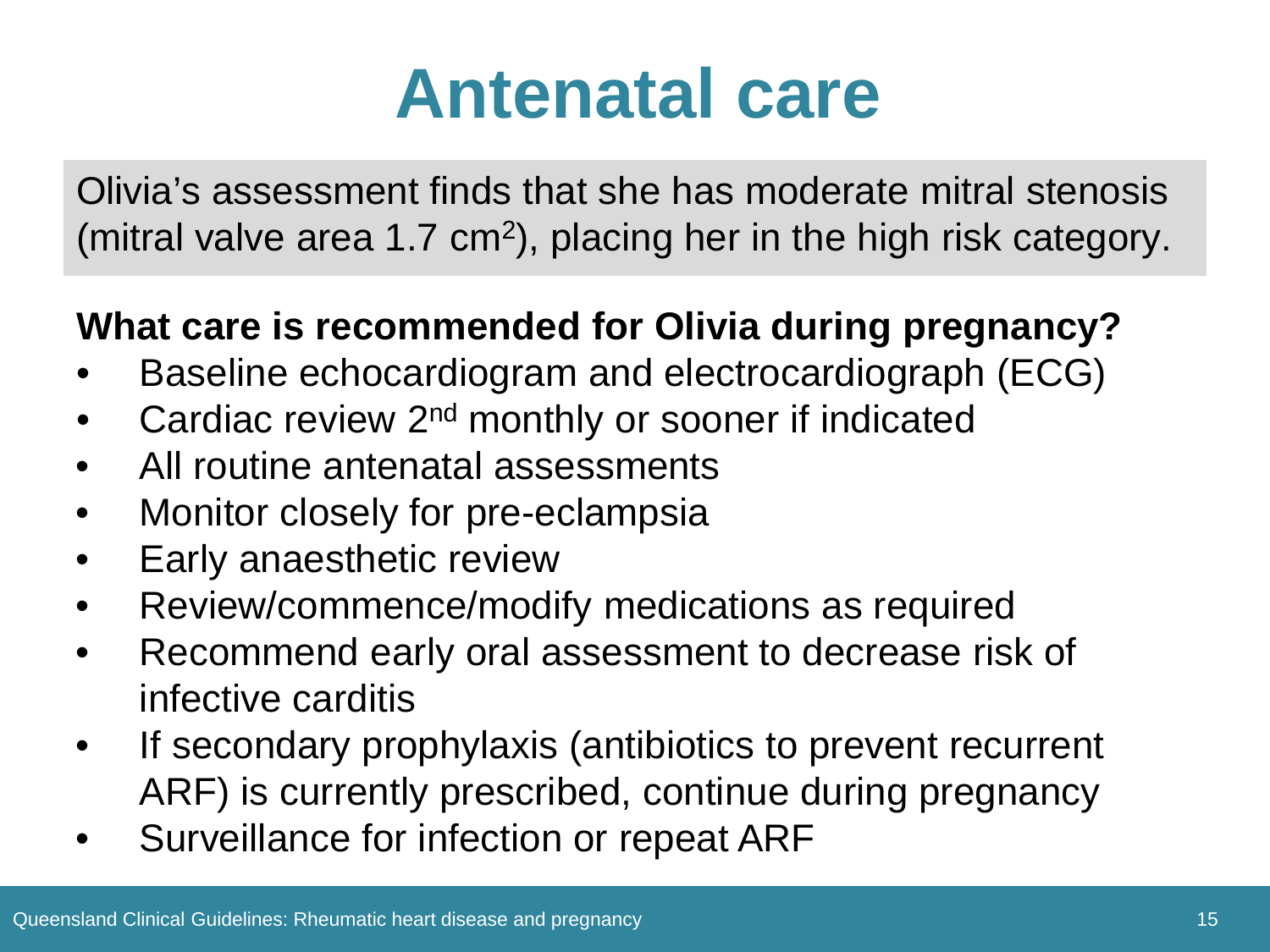# **Planning for birth**

Olivia is in the third trimester of her pregnancy. Her RHD has remained in the high risk category.

#### **What birth planning is indicated?**

- Individualise birth plan (including place of birth) according to level of risk, and in consultation with multidisciplinary team
- For women in high risk category, birth is recommended at a CSCF level 5 or 6 hospital
- Vaginal birth preferred unless specific indications for caesarean birth
- Caesarean section is indicated if:
	- o Unplanned labour and warfarinised
	- o Severe heart failure, haemodynamic instability or pulmonary hypertension
- Induction of labour may be indicated:
	- o To allow optimisation of anticoagulation in fully anticoagulated women
	- o If deteriorating maternal cardiac function
	- o To facilitate access to specialist medical staff at the birth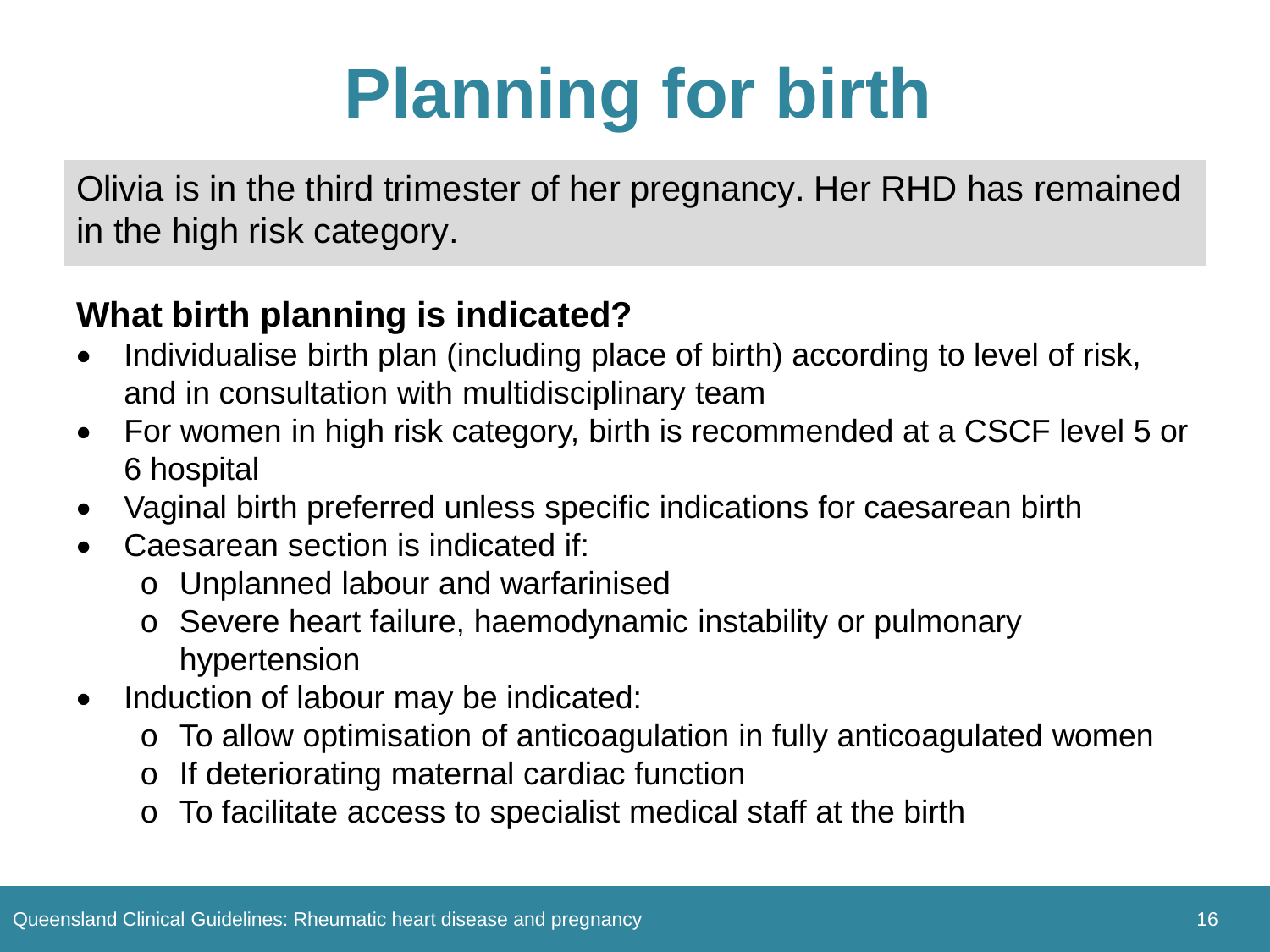### **Intrapartum care**

Olivia goes into spontaneous labour at 39 weeks gestation.

### **What care is indicated during Olivia's labour?**

- Notify anaesthetist at onset of labour and recommend early neuraxial blockade
- Regular multidisciplinary team clinical assessment
- Maintain clinical surveillance for signs of cardiovascular deterioration (e.g. dyspnoea)
- Recommend continuous electronic fetal monitoring
- Close surveillance of haemodynamic status and fluid balance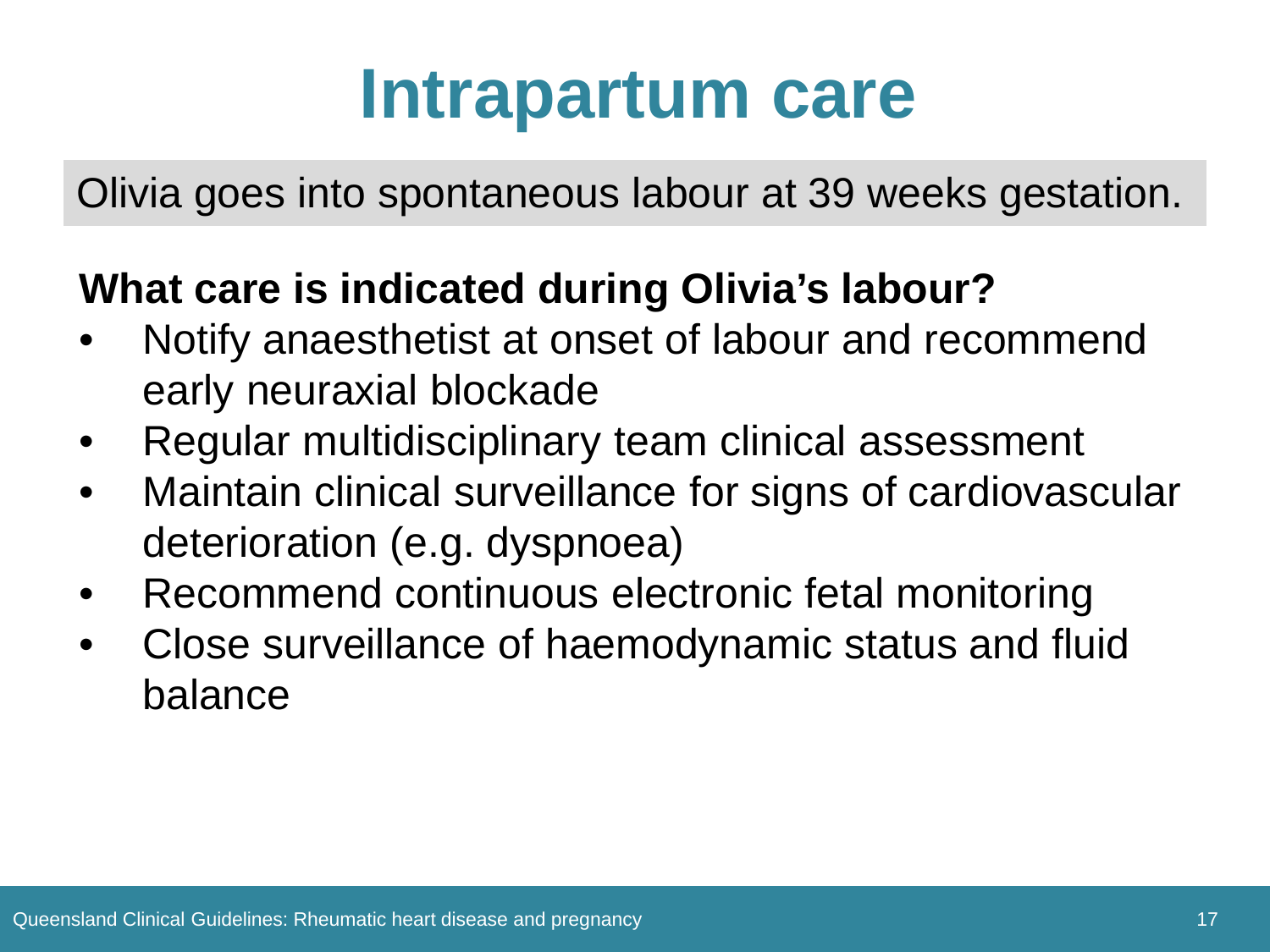### **Intrapartum care**

### **Continued…**

- Individualise intensive and/or invasive monitoring according to severity of disease
- Consider critical care nursing support and/or birth in operating room suite
- Consider shortening of second stage and limiting active maternal pushing (e.g. episiotomy or instrumental vaginal birth)
- Recommend pushing in left lateral and avoiding prolonged lithotomy position
- Antibiotic prophylaxis only if indicated according to obstetric indications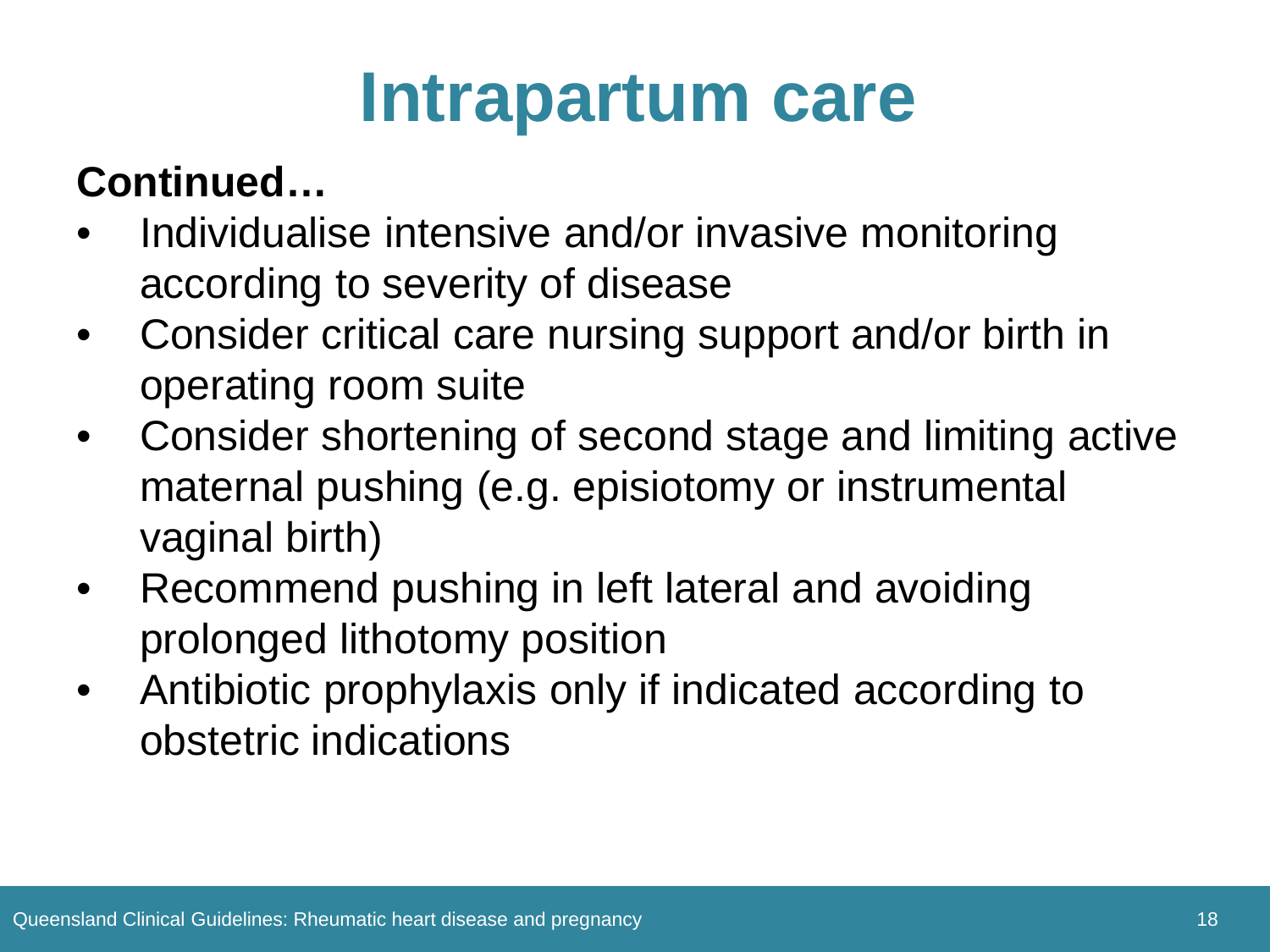## **Third stage**

Olivia gives birth to a healthy baby girl.

#### **What care is indicated for Olivia's third stage and postpartum period?**

- Recommend modified active management of third stage and prophylactic uterotonics
- Oxytocin 10 units intramuscularly immediately following birth
	- o Oxytocin infusion can be given prophylactically for treatment of postpartum haemorrhage if necessary (administer via infusion in small volumes of diluent, e.g. 50–250 mL)
	- o Avoid bolus of IV oxytocin
- Avoid ergometrine and carboprost
- Misoprostol is not contraindicated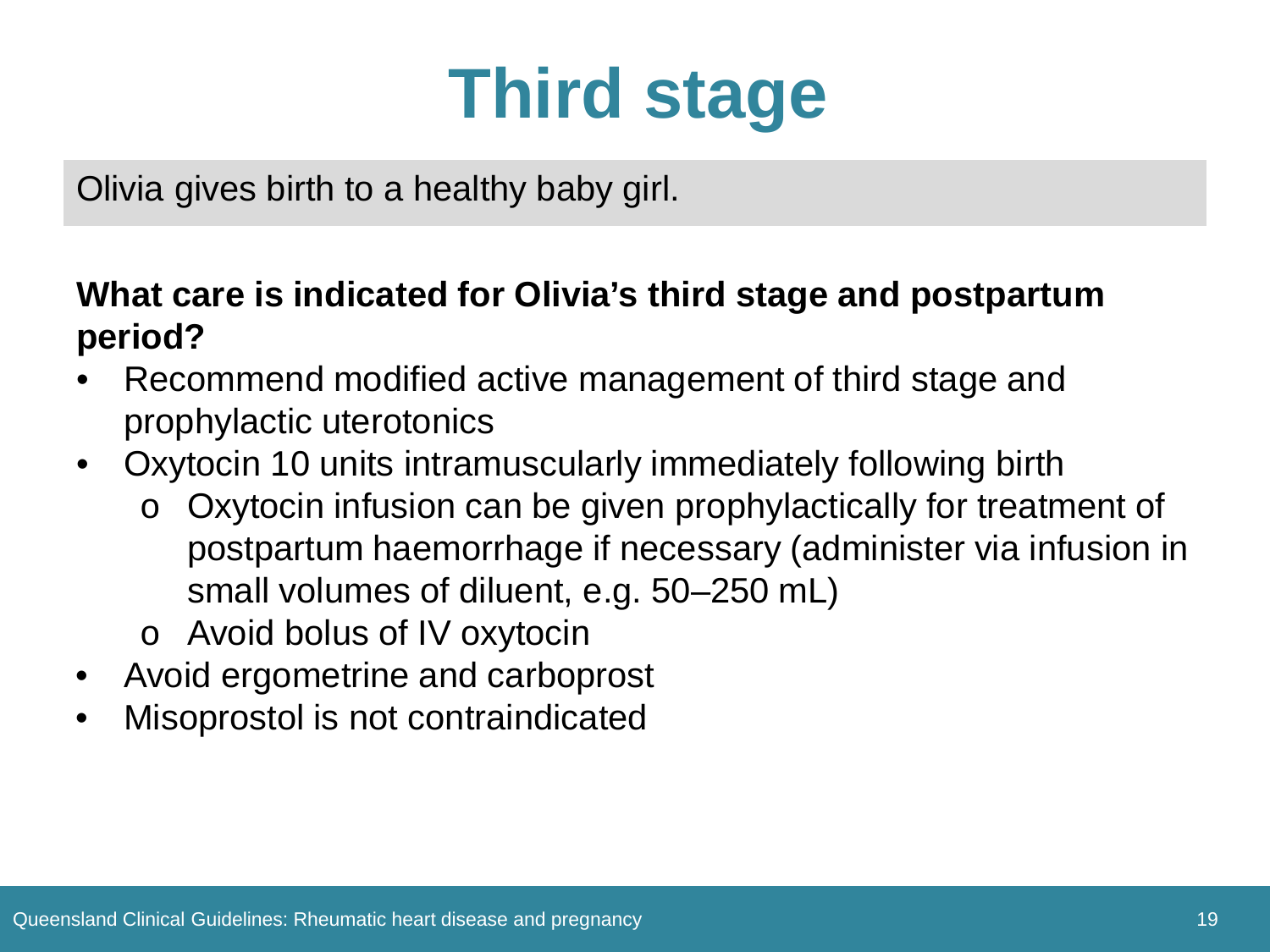### **Postpartum**

Olivia's third stage is straightforward. She is breastfeeding her baby and is feeling comfortable.

#### **What care is indicated for the immediate postpartum period?**

- IV fluids to replaces vaginal blood loss only
- Monitor in birth suite, HDU or ICU for at least 12 hours post birth
- Monitor pulse, blood pressure, oxygen saturations, blood loss and dyspnoea
- Strict fluid balance chart and indwelling catheter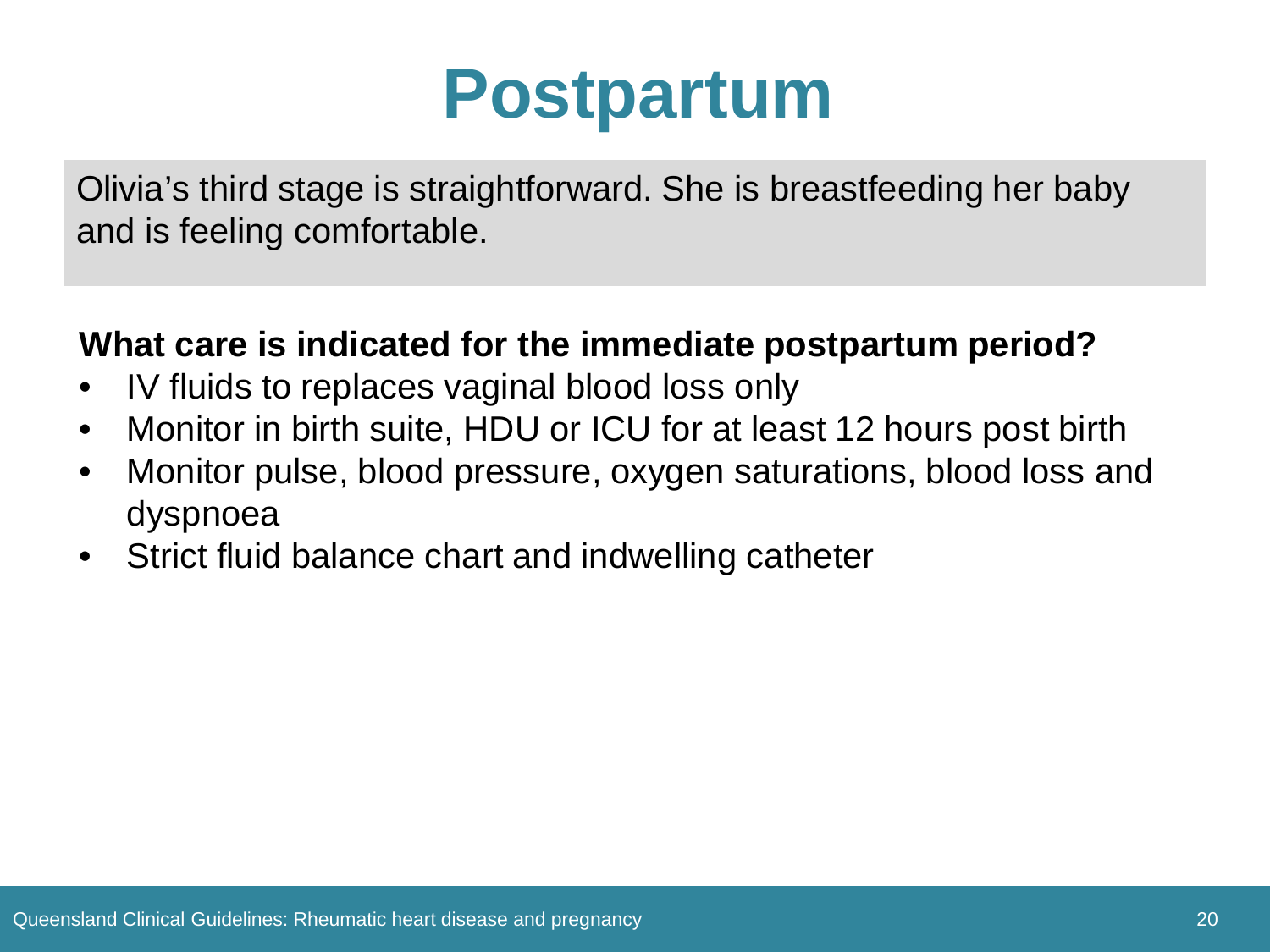### **Postpartum**

24 hours following birth, Olivia's postpartum period has been uneventful and she is transferred to the postnatal ward.

#### **What care is indicated for Olivia's postnatal period?**

- Routine postnatal observations and care according to clinical condition
- Review safety of cardiac medications during lactation
- If any new cardiac symptoms (e.g. dyspnoea), investigate promptly